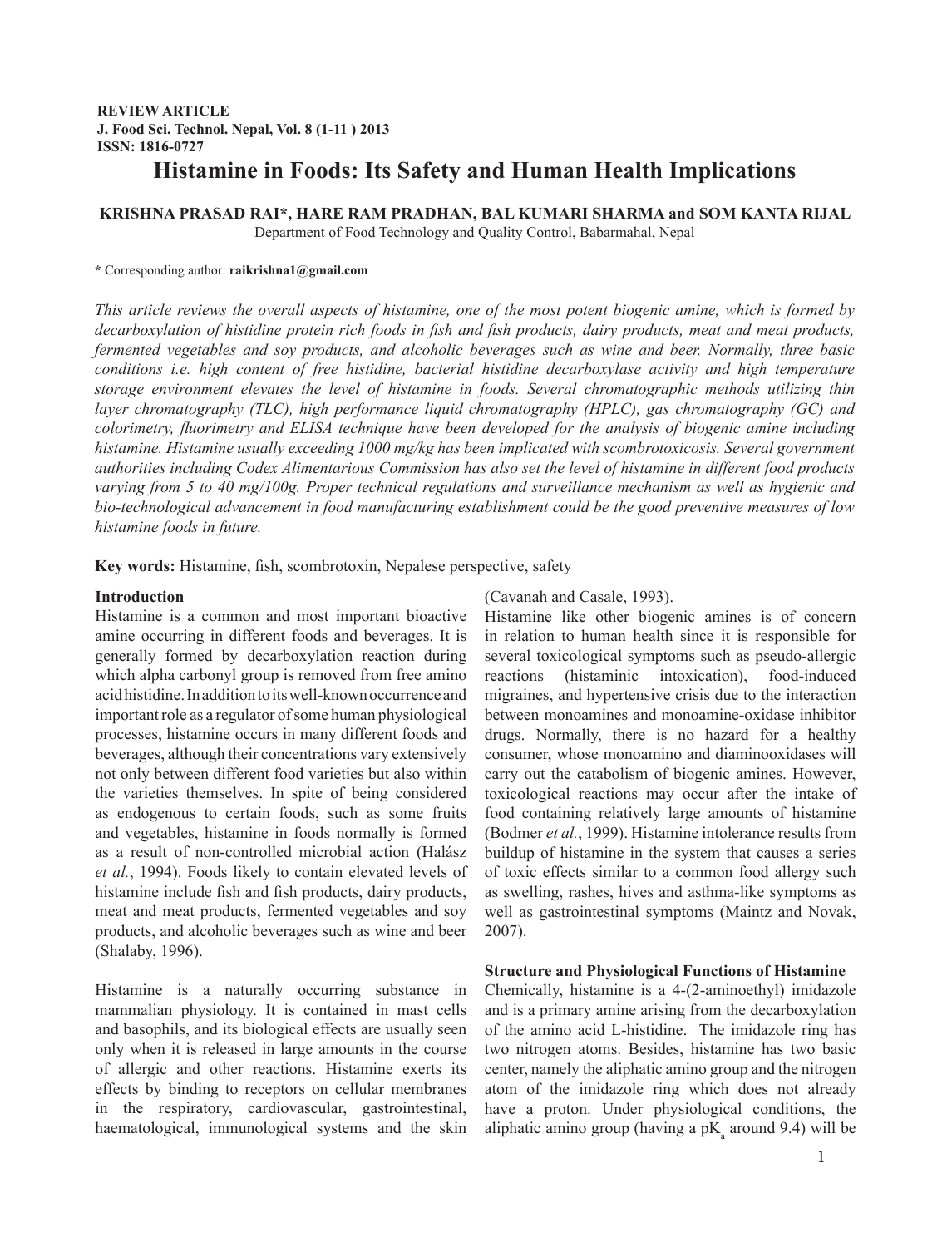protonated, whereas the second nitrogen of the imidazole ring (having a  $pK_a \approx 5.8$ ) will not be protonated. Thus, histamine is normally protonated to a singly charged cation (Paiva *et al.*, 1970).

Endogenous histamine plays important roles in a number of normal and abnormal biological processes like vasodilatation, anaphylaxis, neurotransmission and gastric secretion (Joosten, 1988; Shalaby, 1996). Histamine possesses a powerful biological function, serving as a primary mediator of the immediate symptoms noted in allergic responses (Taylor, 1986). It is a powerful vasodilator in animal tissues and it also stimulates acid secretion in the stomach. A growing array of pharmaceutical agents is being designed to interfere with either the synthesis or the action of histamine. A prominent example is the histamine receptor antagonist Cimetidine (Tagamet), a structural analog of histamine. It promotes the healing of duodenal ulcers by inhibiting secretion of gastric acid (Lehninger *et al.*, 2004).



**Figure 1. Molecular structure of histamine (Lehninger et al., 2004)** 

#### **Biosynthesis and Metabolism of Histamine**

Numerous bacteria and some yeast are reported to express histidine decarboxylase activity, thus having the capacity to form histamine (Halász *et al.*, 1994; Straub *et al.*, 1995). Pre-requisites for the undesired formation of histamine by microorganisms in foods are availability of free amino acid histidine, presence of decarboxylase active microorganisms, and favorable conditions for decarboxylation of amino acids. Among the bacteria are several species of the genera *Bacillus, Clostridium, Enterobacter, Escherichia, Lactobacillus, Pediococcus, Proteus, Pseudomonas*, and *Salmonella*  (Bodmer *et al.*, 1999). Likewise, *Zygoascus hellenicus var. hellenicus* is a yeast capable of producing histamine in wine (Chang *et al.*, 2009). There is good evidence that in processed (fermented) foods, the contaminating microflora rather than the starter cultures is responsible for the generation of increasing histamine levels (Teuber, 1993). Nevertheless, in microbial food processing, all starter culture candidates (e. g. strains of *Lactobacillus*) should also be carefully checked for their potential of histamine formation, under the appropriate processing conditions, and only strains with no or low histamine

formation capacity should be selected for production purposes. Microbial strains with high proteolytic enzyme activity also potentially increase the risk for histamine formation in food systems, by increasing the availability of free histidine (Suzzi and Gardini, 2003).



**Figure 2. Biosynthesis and catabolism of histamine**

According to Shalaby (1996), among microorganism found in meat products, histamine was produced by *Hafnia alvei, Klebsiella oxytoca, Morganella morganii, Edwardsiella spp*. as well as lactic acid bacteria such as *Lactobacillus brevis, L. buchneri, L. divergens, L. carnis, L. curvatus and L. hilgardii.* However, some sausage samples contained histamine levels of about 50 mg/kg and also high levels of amines that can potentiate the toxicity of histamine. Therefore, these samples could cause histamine intoxication in sensitive individuals (Taylor, 1985).

Histamine can be catabolized by several routes. It can be oxidatively deaminated by diamine oxidase (DAO, or histaminase) to imidazole acetaldehyde (and imidazoleacetic acid) as well as methylated by histamine methyl transferase (HMT) to form methylhistamine or its side chain can be methylated or acetylated tyramine (Rice *et al.*, 1976; Taylor, 1986). Monoamine oxidase (MAO) is also important in histamine metabolism (Taylor, 1986).

Normally, low amount of biogenic amines including histamine are metabolized to physiologically less active degradation products during the food intake process in the human gut. This detoxification system includes specific enzymes (e.g. monoamine oxidase MAO, diamine oxidase DAO). However, upon intake of high loads of biogenic amines with foods, this detoxification system is unable to eliminate biogenic amines sufficiently. Moreover, in case of insufficient DAO-activity, caused by e. g. genetic predisposition, gastrointestinal diseases, or inhibition of DAO-activity due to secondary effects of medicines or alcohol, already low amounts of biogenic amines cannot be metabolized efficiently. If detoxification is inefficient,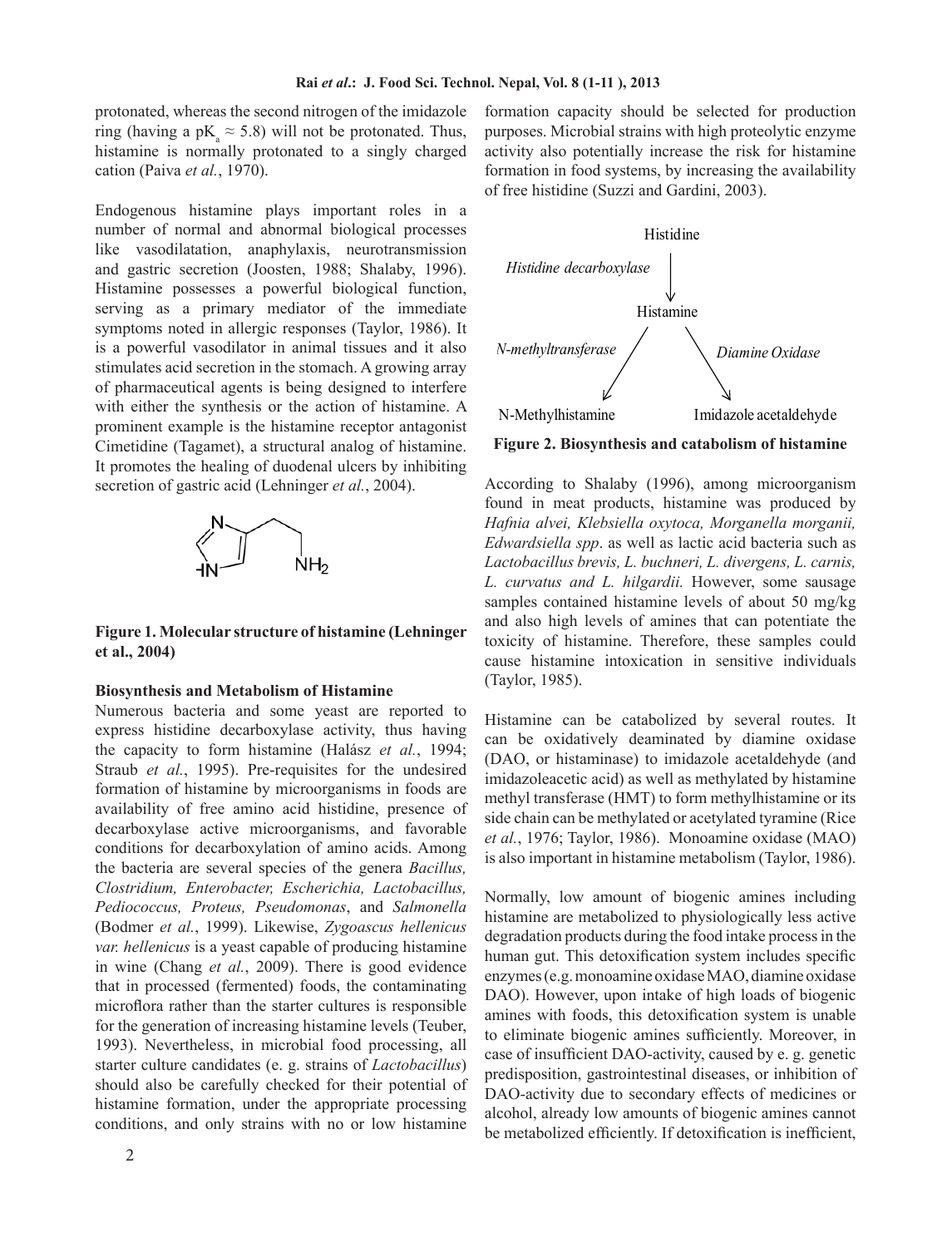biogenic amines are readily absorbed and get into systemic circulation, leading to toxic effects (Bodmer *et al.*, 1999). However, high histamine consumption causes life threatening intoxication; lower amounts can lead to headache, nausea, hot flushes, skin rashes, sweating, and respiratory distress, cardiac and intestinal problems (Bodmer *et al.*, 1999). Histamine at levels usually exceeding 1000 mg/kg has been implicated with certain food intoxications such as scombrotoxicosis (Taylor *et al.*, 1984) or the "cheese syndrome" (Taylor *et al.*, 1982).

**Occurrence of Histamine in Foods** 

histamine is fish, accounting 8% for tuna species among globally traded fishes (FAO, 2014). Table 1 summarizes the list of food materials in which histamine was traced at a significant level.

## **Toxic Effects and Histamine Poisoning**

Histamine usually exceeding 1000 mg/kg has been implicated with certain food intoxications such as

Histamine presence is common to most fermented fruits and vegetables products, meats, fish, cheese, and other proteineous food material containing high level of histidine amino acid. One of the major sources of

| Foods                                                                                                                                                                                                                                                                                                                                                                                                                                              | Histamine level (mg/kg) | Reference                        |  |
|----------------------------------------------------------------------------------------------------------------------------------------------------------------------------------------------------------------------------------------------------------------------------------------------------------------------------------------------------------------------------------------------------------------------------------------------------|-------------------------|----------------------------------|--|
| Japanese sardine fish sauce                                                                                                                                                                                                                                                                                                                                                                                                                        | $1500 \pm 30$           | Kuda and Miyawaki,               |  |
| Chub mackerel                                                                                                                                                                                                                                                                                                                                                                                                                                      | $1480 \pm 10$           | 2010                             |  |
| Dried fish products, Taiwan                                                                                                                                                                                                                                                                                                                                                                                                                        | $63.1 - 479.0$          | Huang <i>et al.</i> , (2010)     |  |
| Cheese                                                                                                                                                                                                                                                                                                                                                                                                                                             | >100                    | Aygun et al., (1999)             |  |
| Frozen fish                                                                                                                                                                                                                                                                                                                                                                                                                                        | $10 - 267$              |                                  |  |
| Fresh fish                                                                                                                                                                                                                                                                                                                                                                                                                                         | Trace                   | Hwang <i>et al.</i> , (2003)     |  |
| Shrimp                                                                                                                                                                                                                                                                                                                                                                                                                                             | Trace                   |                                  |  |
| Fish products                                                                                                                                                                                                                                                                                                                                                                                                                                      | Trace to 26             |                                  |  |
| Fish products of Fiji                                                                                                                                                                                                                                                                                                                                                                                                                              | $*ND$ to 64             |                                  |  |
| Fish products of Thailand                                                                                                                                                                                                                                                                                                                                                                                                                          | ND to 143               | Tao <i>et al.</i> , (2011)       |  |
| Fish products of Combodia                                                                                                                                                                                                                                                                                                                                                                                                                          | 53 to 148               |                                  |  |
| Fish products of Philipine                                                                                                                                                                                                                                                                                                                                                                                                                         | 19 to 1530              |                                  |  |
| Sufu fermented soyabean foods                                                                                                                                                                                                                                                                                                                                                                                                                      | 18.2                    | Tang <i>et al.</i> , (2011)      |  |
| Fermented sausage                                                                                                                                                                                                                                                                                                                                                                                                                                  | 19.64-87.47             | Ekici et al., (2004)             |  |
| Chinese soya sauces                                                                                                                                                                                                                                                                                                                                                                                                                                | N.D. to 592             | Lu et al., (2009)                |  |
| Fermented silver carp sausages                                                                                                                                                                                                                                                                                                                                                                                                                     | 38.22-46.18             | Hu et al., (2007)                |  |
| Indian mackerel                                                                                                                                                                                                                                                                                                                                                                                                                                    | 162                     | Shakila et al., (2003)           |  |
| Supermarket Kimchi, Taiwan                                                                                                                                                                                                                                                                                                                                                                                                                         | ND to 535               | Tsai et al., (2005)              |  |
| Processed sea foods, Dried tuna                                                                                                                                                                                                                                                                                                                                                                                                                    | 8001                    | Auerswald et al., (2006)         |  |
| Fish in Greek                                                                                                                                                                                                                                                                                                                                                                                                                                      | 2.7 to 220              | Claeys et al., (2009)            |  |
| Kimchi, Taiwan                                                                                                                                                                                                                                                                                                                                                                                                                                     | $<4.9$ to $>100$        | Tsai et al., (2005)              |  |
| Miso products, Taiwan                                                                                                                                                                                                                                                                                                                                                                                                                              | N.D. to 21.6            | Kung et al., (2007)              |  |
| Fresh seafoods                                                                                                                                                                                                                                                                                                                                                                                                                                     | $0 - 9$                 |                                  |  |
| Processed seafoods                                                                                                                                                                                                                                                                                                                                                                                                                                 | $0 - 3$                 | Auerswald <i>et al.</i> , (2006) |  |
| Dried tuna<br>$T_{\rm N}$ $\overline{\rm M}_{\rm c}$ $\overline{\rm M}_{\rm c}$ $\overline{\rm M}_{\rm c}$ $\overline{\rm M}_{\rm c}$ $\overline{\rm M}_{\rm c}$ $\overline{\rm M}_{\rm c}$ $\overline{\rm M}_{\rm c}$ $\overline{\rm M}_{\rm c}$ $\overline{\rm M}_{\rm c}$ $\overline{\rm M}_{\rm c}$ $\overline{\rm M}_{\rm c}$ $\overline{\rm M}_{\rm c}$ $\overline{\rm M}_{\rm c}$ $\overline{\rm M}_{\rm c}$ $\overline{\rm M}_{\rm c}$ $\$ | 800                     |                                  |  |

**Table 1. Occurrence of histamine in different foods**

\* N.D. Not detected below 7mg/kg

scombrotoxicosis (Taylor *et al.*, 1984) or the "cheese syndrome" (Taylor *et al.*, 1982). Askar and Treptow (1993) indicated that histamine at a concentration of 500 mg/kg in food to be hazardous for human health. Normally, three pre-conditions can elevate the postmortem histamine concentration in fish: (1) a sufficiently high content of free histidine, (2) the presence of bacterial histidine decarboxylase, and (3) environmental conditions, such as high temperature (Lehane and Olley, 2000).

Scombrotoxic fish poisoning also known as scombroid or histamine fish poisoning is a common illness associated with seafood which is caused by bacterial spoilage of certain finfish such as tuna, mahi-mahi, bluefish, mackerel, bonito, which is rich in histidine amino acid. As bacteria break down fish proteins, byproducts such as histamine and other substances that block histamine breakdown build up in fish. Eating of spoiled fish that have high levels of these histamines can cause in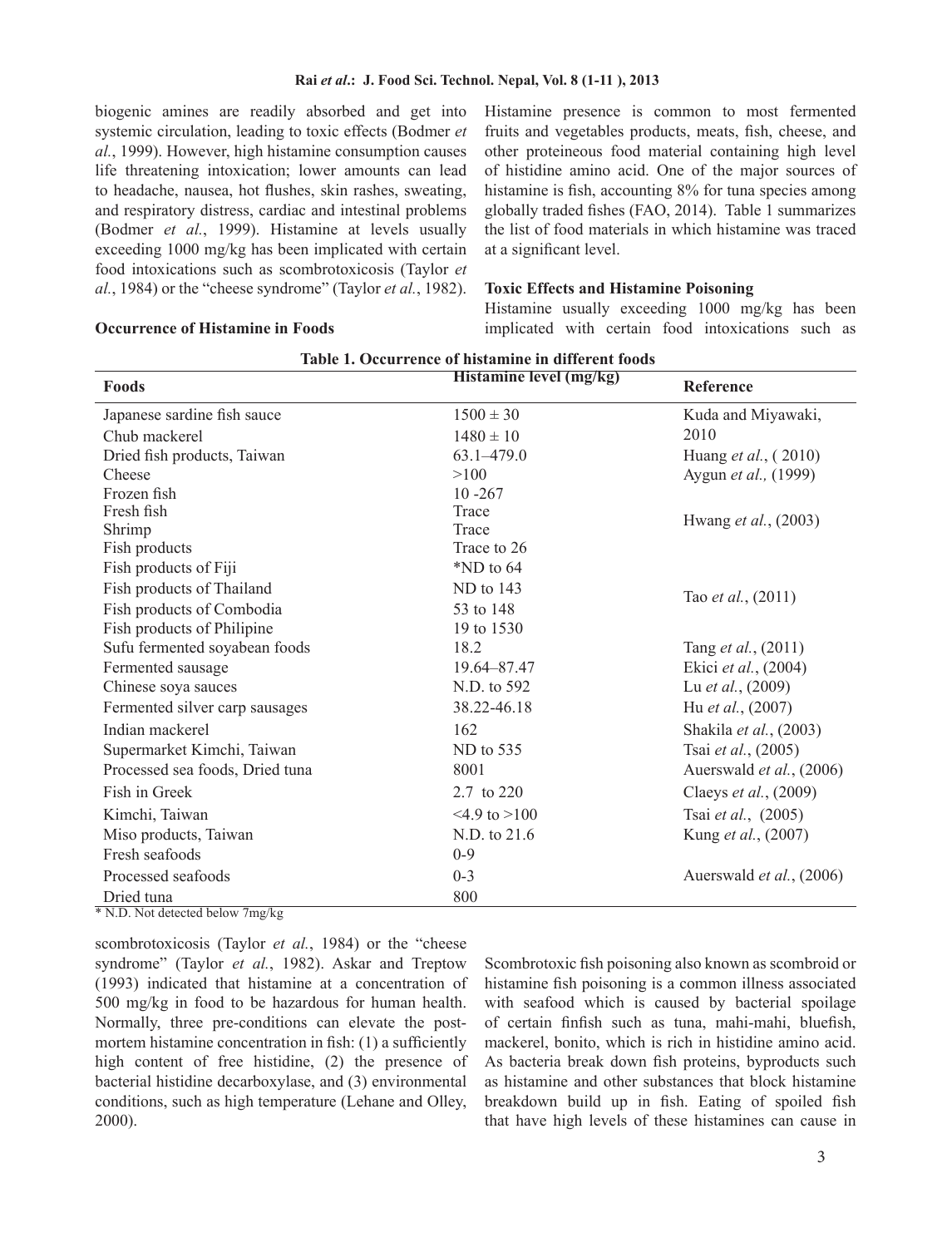human disease. Symptoms begin within ten minutes to four hours after consuming contaminated fish. Initial symptoms suggest an allergic response with facial flushing and sweating, burning-peppery taste sensations about the mouth and throat, dizziness, palpitations, nausea and headache. These initial symptoms can advance to facial rash, hives, edema, short term diarrhea and abdominal cramps. Severe cases may cause blurred vision, respiratory stress and swelling of the tongue. Symptoms usually last for approximately four to six hours and rarely exceed one to two days. Treatment is generally unnecessary, but antihistamines or epinephrine may be needed in certain instances. Symptoms may be more severe in patients taking certain medications that slow the breakdown of histamine by their liver, such as isoniazide and doxycycline (CDC, 2000).

Cheeses with high histamine levels have also been associated with outbreaks of histamine poisoning. The types of cheese incriminated include Swiss, Gouda, Gruyere, Parmesan and Provolone among others (Bean *et al.*, 1997; Vale & Gloria, 1998). The symptoms associated with intoxication include hypotension, nausea, vomiting, abdominal pain, diarrhea, facial flushing, burning throat, thirst, lip swelling, edema, localized inflammation, rash, itchiness and palpitation. Putrescine and cadaverine, also found in cheese, can increase histamine toxicity, facilitating its passage through the intestinal barrier (Chang *et al.*, 1985).

Histamine exerts its toxicity by interacting with the receptors on cellular membranes. There are three types of histamine receptors,  $H_1$ ,  $H_2$  and  $H_3$  (Cavanah and Casale, 1993). The most common symptoms result from action on the cardiovascular system. Histamine causes dilatation of peripheral blood vessels, causing urticaria, hypotension, flushing and headache. Histamine-induced contraction of intestinal smooth muscle causes abdominal cramps, diarrhoea and vomiting. Pain and itching associated with the urticarial lesions may be due to sensory and motor neuron stimulation (Taylor, 1986). Gastric acid secretion is regulated by histamine through  $H_2$  receptors located on the parietal cells (Soll and Wollin, 1977), but is unknown whether this action accounts for some of the symptoms observed in cases of histamine poisoning (Taylor, 1986).

A fairly efficient detoxification system exists in the intestinal tract of mammals (including humans), which is capable of metaboloshing normal dietary intakes of biogenic amines. The enzymes monoamine oxidase (MAO) and diamine oxidase (DAO) play an important role in this detoxification process. However, upon intake of high loads of biogenic amines with foods, this detoxification system is unable to eliminate biogenic amines sufficiently (Wendakoon and Sakaguchi, 1993). Moreover, in case of insufficient DAO-activity, caused by e. g. genetic predisposition, gastrointestinal diseases, or inhibition of DAO-activity due to secondary effects of medicines or alcohol, already low amounts of biogenic amines cannot be metabolized efficiently. If detoxification is inefficient, biogenic amines are readily absorbed and get into systemic circulation, leading to toxic effects (Sattler *et al.*, 1985; Götz *et al.*, 1996). According to Maijala & Eerola (1993) the toxic limits of histamine at levels of  $8\pm40$  mg,  $40\pm100$  mg and over 100 mg may cause slight, intermediate and intensive poisoning, respectively. Putrescine, cadaverine and agmatine have been identified as potentiators that enhance the toxicity of histamine to humans by depressing histamine oxidation (Taylor, 1986). Besides DAO, monoamine oxidases (MAO) distributed in different tissues of the human body also participates in the physiological inactivation of biogenic amines. Again, certain drugs (MAO-inhibitors) are well known to decrease the activity of MAO, leading to an increased risk for pathophysiological processes after intake of food contaminated with biogenic amines.

The toxicological level of a particular amine depends among other things on the ability of detoxification system of the intestinal tract and on the presence of other amines, and is therefore very difficult to establish. A limit 100 mg histamine/kg food was suggested. An ingestion of 100 mg of histamine or 10–100 mg of tyramine can cause poisoning (Eerola, Roig-Sagues, & Hirvi, 1998).

Histamine poisoning is intoxication, so the incubation period is rather short, ranging from several minutes to a few hours after ingestion of the contaminated fish. The duration of the illness is usually short also; symptoms subside within a few hours in most cases. The intoxication is characterized by a wide variety of possible symptoms of cutaneous (rash, urticaria, edema, localized inflammation), gastrointestinal (nausea, vomiting, diarrhea, cramping), hemodynamic (hypotension), and neurological (headache, palpitations, flushing, tingling, burning, itching) nature. The acute symptoms generally are transient, lasting only 8 to 12 hours.

Histamine poisoning is often confused diagnostically with food allergies, because of the similar symptoms and the equivalent effectiveness of antihistamines. However, histamine poisoning can be easily distinguished from food allergy on the basis of (1) the lack of a previous history of allergic reactions to the incriminated food, (2) the high attack rate in group outbreaks, and (3) the detection of high levels of histamine in the incriminated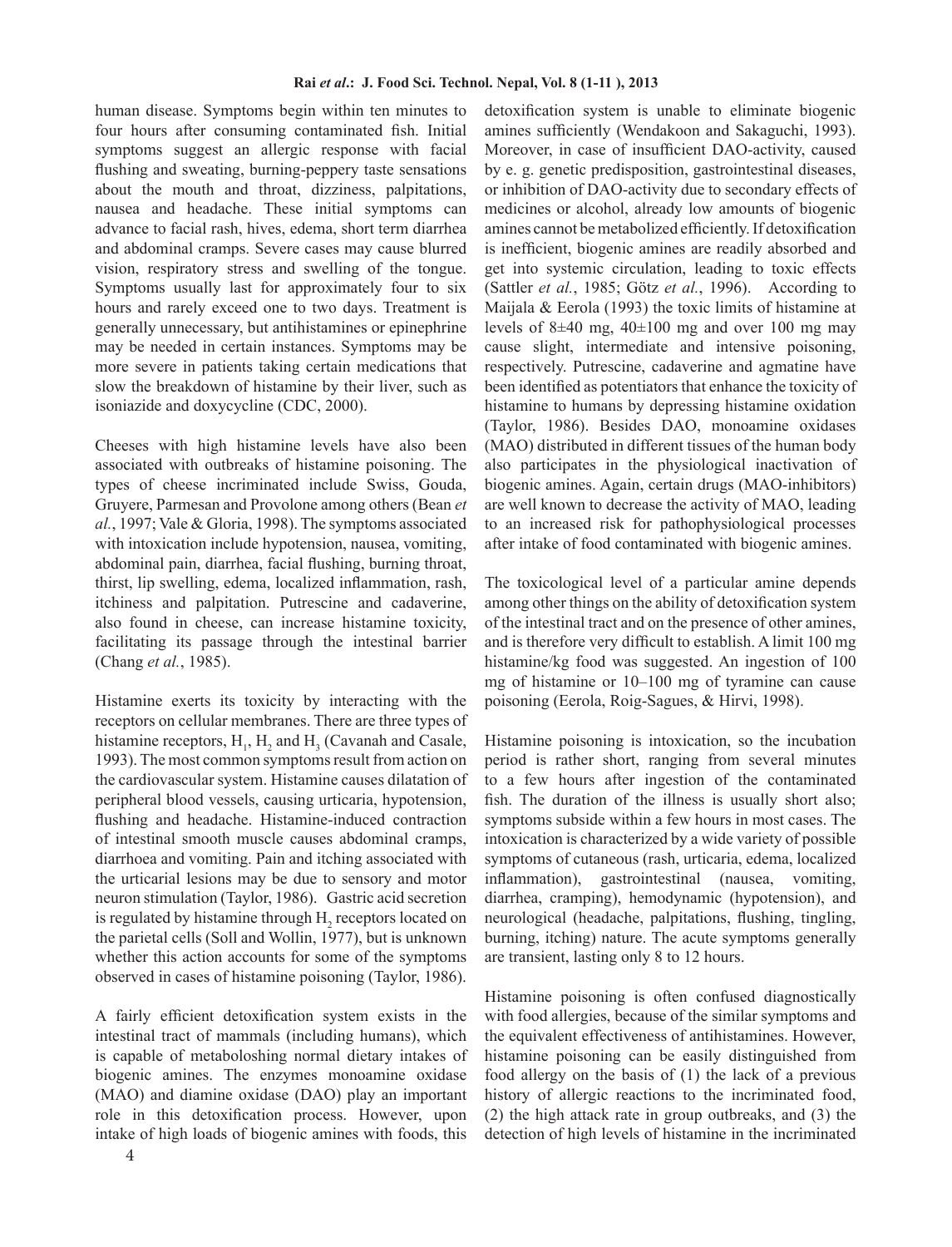## **Rai** *et al***.: J. Food Sci. Technol. Nepal, Vol. 8 (1-11 ), 2013**

food (Taylor, 1986).

Antihistamine therapy is the optimal mode of therapy for histamine poisoning. Symptoms usually subside rapidly after treatment with  $H<sub>1</sub>$  antagonists, such as diphenhydramine or chlorpheniramine, or  $H_2$  antagonists, such as cimetidine. Since the disease is self-limited, pharmacological intervention is generally not required in mild cases.

Moreover, several factors such as alcohol and other amines (diamines putrescine and cadaverine), individual sensitivity, inactivation of detoxification mechanisms due to genetic deficiencies, gastrointestinal diseases or MAOI treatments, potentiate the toxicological effects of histamine (Brink *et al.*, 1990; Marine´-Font *et al.*, 1995). Hence, it is difficult to evaluate the toxicity degree of biogenic amines in food, and thus, to establish toxic threshold levels for these food microcomponents. Formation of carcinogenic nitrosamines constitutes an additional toxicological risk related to biogenic amines, especially in meat products that contain nitrite and nitrate as curing salts (Marine´-Font *et al.*, 1995).

#### **Preventive Measures**

The most frequent foodborne intoxications and intolerances, caused by biogenic amines, involve histamine. The evidence of histamine-related food intoxication (Silla Santos, 1996), histamine-induced food intolerance (Wantke *et al.*, 1993; Götz *et al.*, 1996) and enteral histaminosis (Sattler *et al.*, 1999) clearly represents a challenge for the food industry to produce foods with extremely low histamine levels. Therefore, biogenic amines are of concern in relation to food spoilage, food safety, and food intolerance and their content in foods should be as low as possible. Now, there are several researches focused on minimizing the production of histamine and other biogenic amine formation in foods mainly fish and other shellfish products. Some efforts are summarized in **Table 2**.

| <b>Food model</b>                      | <b>Particulars</b>                        | Use of mixed cultures for<br>histamine reduction | Reference                 |
|----------------------------------------|-------------------------------------------|--------------------------------------------------|---------------------------|
| Fish sausage                           | Histamine                                 | S. xylosus and L. casie                          | Hu et al., (2007)         |
| Dried sausage                          | Histamine                                 | S. xylosus, P. pentosaseus, L. casie             | Gardini et al., (2002)    |
| Chinese style dry<br>fermented sausage | Histamine and<br>other biogenic<br>amines | S. xylosus,<br>P. pentosaseus                    | Rai, (2005)               |
| Fish sauce                             | Histamine                                 | $20\%$ (w/v) nuka-paste                          | Kuda and Miyawaki, (2010) |

Apart from these, the following tools can be implementing to minimize the risk of such contaminants in foods.

- • Legal regulation of *S. xylosus*
- Implementation of GMP, GHP, HACCP
- • Good surveillance and monitoring of histamine in fish and other fermented foods.
- • Export import certification to marine foods

Apart from these, some microbiological antagonistic technique has been successfully reported to control the histamine production in meat products (Table 2).

Evidently, foods or raw materials rich in free histidine, such as some fish species (scombroid fish, herring, and anchovies) are potentially more jeopardized to contain high histamine levels. Moreover, the level of free histidine in fish and fishery products even increases during storage, due to the action of endogenous and contaminating proteases. Therefore, in order to keep histamine levels in fish and fish products as low as possible, both proteolytic and decarboxylation activities must be inhibited immediately after the catch. Several studies clearly show that immediate storage on ice drastically decreases the rate of histamine formation, although not completely inhibiting it (Lehane and Olley, 2000).

#### **Low Histamine Technology**

Free histidine liberated through proteolysis is the main precursor of histamine. In general, results from numerous investigations demonstrate that high histamine contents in most foods and beverages mainly result from microbiological contamination. Normally, the presence and composition of free amino acids in a certain foodstuff cannot be changed without major changes of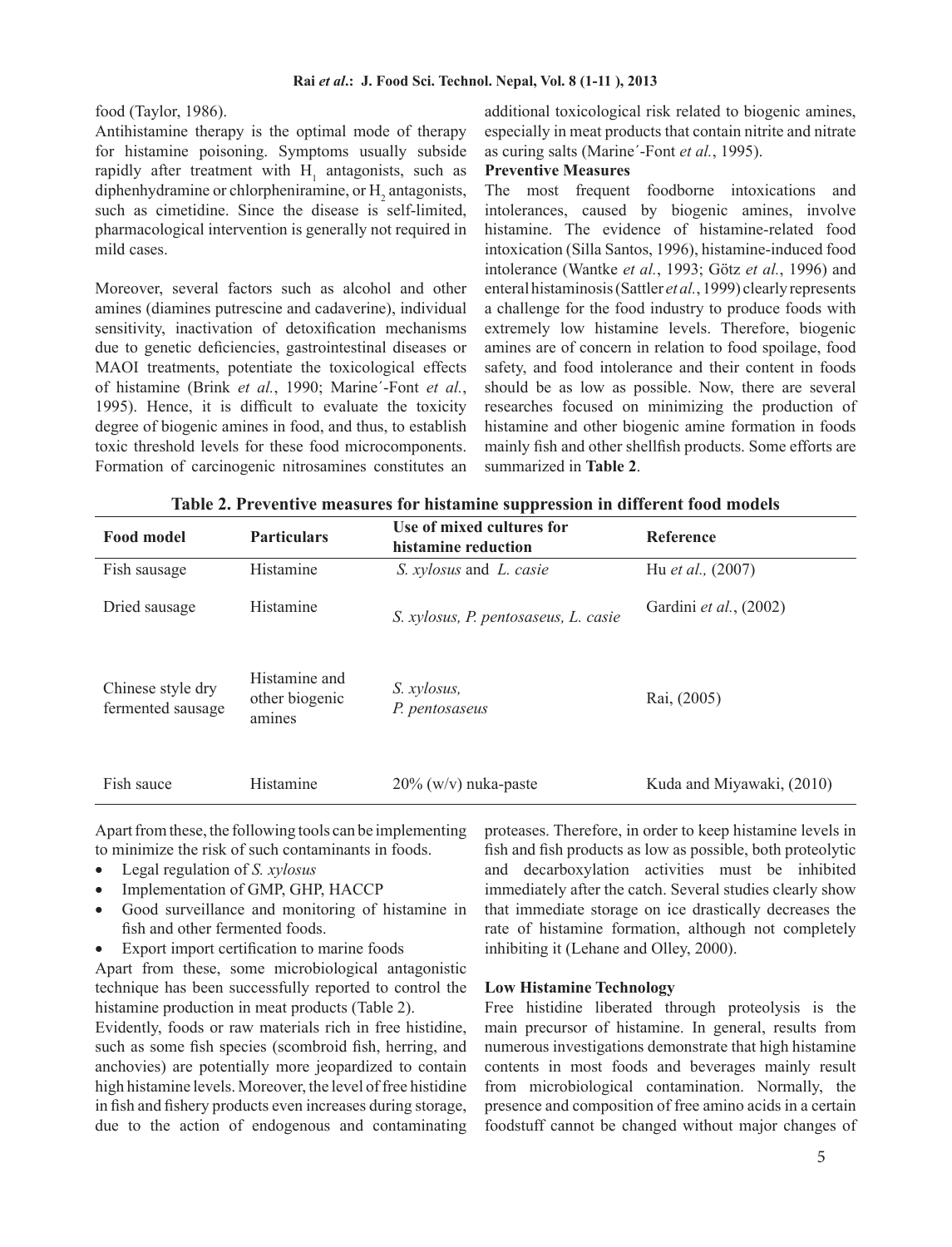its taste, flavour and nutritional value. Therefore, state of the art technology must focus on complete lack of unwanted, decarboxylase-active microorganisms, and/or use of process conditions that do not allow amino acid decarboxylases to be active (FDA, 1998). Since biogenic amines may exert synergistic effects and compete for detoxification by DAO, food producers should optimize their technology to guarantee low levels for all biogenic amines in their products (Bodmer *et al.*, 1999).

Although every food variety requires special precautions and technology (HACCP concept), there are a few common parameters which can be defined for lowhistamine technology. First, high quality raw materials, free of histamine, must be used. Additionally, proper and careful treatment (harvest, transport, storage) of raw materials until processing is absolutely necessary. Growth and activity of decarboxylasepositive microorganisms (spoilage microbes) must be avoided, and activity of endogenous proteases and amino acid decarboxylases have to be inhibited. This can be achieved by technological measures (removal of endogenous microflora) and proper and hygienic production conditions (cooling, freezing, salting etc.) If microbial transformations such as alcoholic or other fermentations are part of the production process, use of specifically selected starter cultures for these fermentations is important, as well as strict control of the whole fermentation process. Activity of foodborne decarboxylases and unwanted microbial activity must be suppressed, while fermentation is performed under strict control by selected, decarboxylase negative starter cultures. Finally, the whole production process should be embedded in a specific quality control procedure and quality management system, including analytical control at critical points (Hungerford *et al.*, 1997; Bodmer *et al.*, 1999).

Practically histamine-free, premium quality products not only are of major importance to all modern consumers, but also allow the growing number of individuals at risk a more diversified nutrition. Therefore, low-histamine technology can help to make safety food products.

#### **Legal Standard and Safety Level for Histamine**

FDA (1998) guidelines for tuna, mahi–mahi and related fish specified 50 mg/100 g as the toxicity level and 5 mg/100 g as the defect action level because histamine is not uniformly distributed in a decomposed fish. Similarly, European Union Directive No. 91/493 stipulated that nine independent samples from each batch should correspond to: (1) an average histamine concentration lower than 10 mg/100 g, (2) no more than two samples out of nine with a concentration of between 10 and 20 mg/100 g and (3) no sample with a histamine content higher than 20mg/100g. The limits imposed by these regulatory agencies have been taken into consideration for developing the color scale. The color intensity range of 0–50 µg/ml of histamine works well with the color scale and the spectrophotometric absorbance too (Patange *et al.*, 2005).

The critical dose of oral histamine has been estimated to be in the range of 100-200 mg (Luthy and Schlatter, 1983; Treptow and Askar, 1996). In rats, the noobserved adverse effect level for tyramine, putrescine, and cadaverine was reported to be at 180 mg/kg of body weight and day (Til *et al.*, 1997). However, some regulatory standards for histamine in different foods are presented in Table 3.

#### **Histamine in Nepalese Perspective**

Altogether 53 samples of Rohu (*Labeo rohita*) were collected from different markets of Nepal. The analytical results have been shown in Table 4. All fish samples showed histamine in the range of ND to 10.40 mg/100g. The highest concentration range was ND to10.4mg/ kg found in Biratnagar and Birgunj samples, while the lowest concentration of histamine was found in samples collected from Bhairahawa  $0.13 - 0.39$  mg/ $100g$ .

| TROIC OF ENGINE SMILMAL & TOL THSMITHING IN MILLER COMMUNION AND OF CAMERANOIS |                                     |                                          |  |
|--------------------------------------------------------------------------------|-------------------------------------|------------------------------------------|--|
| Food                                                                           | <b>Standard</b>                     | <b>Reference</b>                         |  |
| Fish sauce                                                                     | $40 \,\mathrm{mg}/100 \,\mathrm{g}$ | <b>CODEX STAN 302 (2011)</b>             |  |
| Sardine fish, Tuna                                                             | $20 \text{ mg}/100 \text{ g}$       | CODEX STAN 94 - 1981, CODEX STAN 70-1981 |  |
| Sea foods                                                                      | $200$ ppm                           | Australian Food Standards Code, 2001     |  |
| Sea foods                                                                      | $100$ ppm                           | EC, 2003                                 |  |
| Sea foods                                                                      | 50 ppm                              | <b>USA (FDA, 1998)</b>                   |  |
| Sea foods                                                                      | $100$ ppm                           | South African Bureau of Standards, 2001  |  |
| Edible fresh fish                                                              | $5 \text{ mg}/100 \text{ g}$        | FDA, 1998                                |  |
| Fish                                                                           | 10mg/100g                           | Canada Standard                          |  |
|                                                                                |                                     |                                          |  |

**Table 3. Legal standard for histamine in different countries and organizations**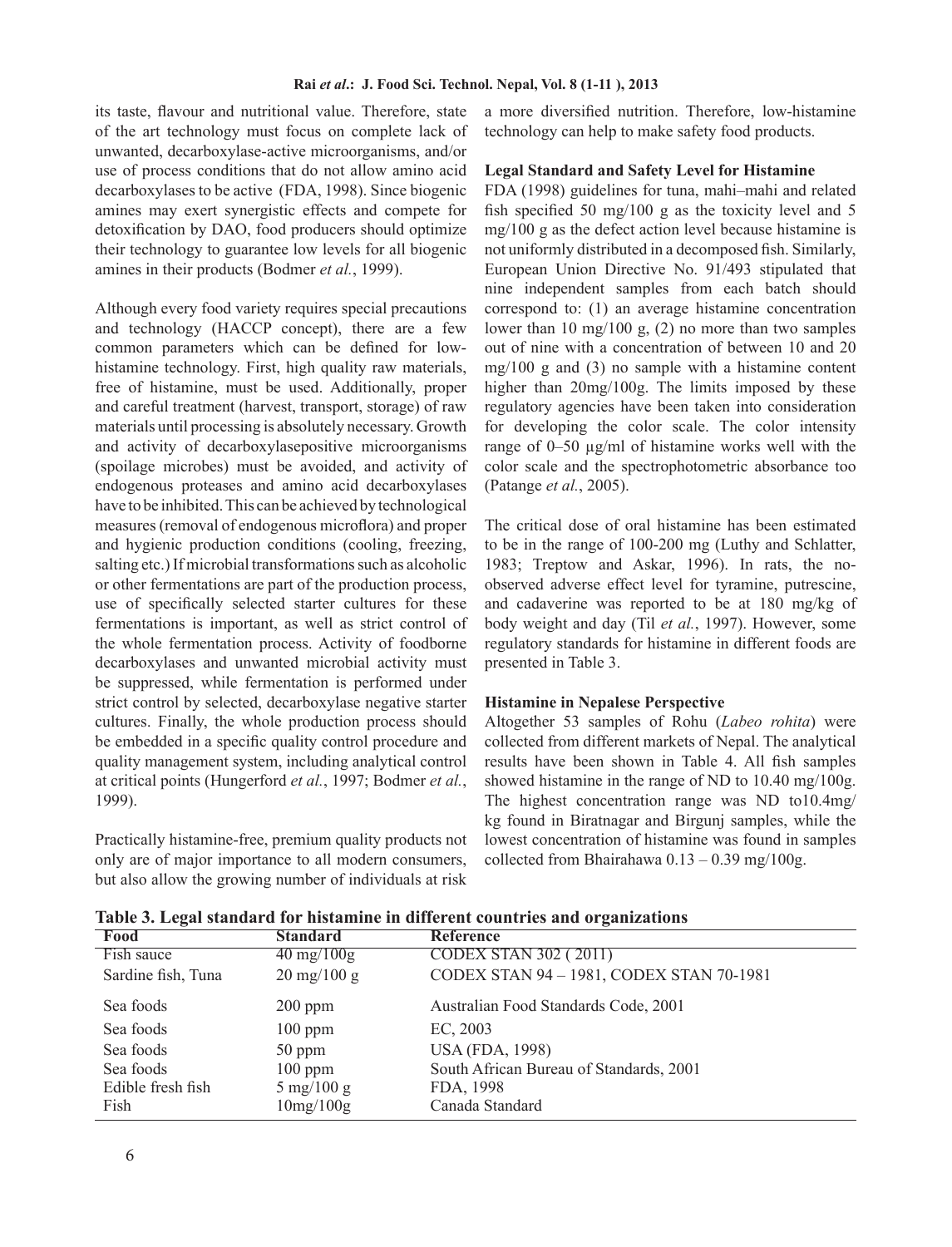The highest mean for histamine concentration in fish samples was found as 4.18mg/kg bought from Biratnagar and Birgunj showed the highest amount of histamine (mean: 4.19 mg/100g), while the lowest concentration mean was found in Kathmandu samples i.e. 0.25mg/100g. Additionally, 9.43% of fish samples were found out of US FDA standard i.e. within 5mg/100g. Mainly, samples collected from Biratnagar wand Birgunj was found higher level of histamine i.e. 4 out of 11 samples. None of the samples were found out of standard for Kathmandu, Lalipur and Bhairahawa. The region could be good storage practices in such cities as well as Bhairahawa is a main custom point to enter the fish from India. However, the quantity trace to more than 800mg/kg has been determined in different food samples in world markets (Table 1). This finding showed that the fish selling in Nepalese markets are not all fresh and histamine was detected in higher level in samples sold in tropical area such as Biratnagar, Birgunj etc.

#### **Analytical Technique**

The AOAC procedure is an official method for analyzing histamine in foods in the USA. According to this procedure, the food sample is homogenized with methanol, filtered, and then applied to an anion exchange column prior to derivatization with o-phthaldehyde. The fluorescence of the resulting compound is then measured by numerous chromatographic methods utilizing thin layer chromatography (TLC), high performance liquid chromatography (HPLC), colorimetry, fluorimetry, ELISA technique and gas chromatography (GC) techniques have been developed.

Several authentic research papers and standard methods have been developed for the analysis of Histamine in food products, which are summarized in Table 5.

| Particulars                                                      | Places                    | Total No of samples | $Mean \pm SD$   | Percentage for out of standard |
|------------------------------------------------------------------|---------------------------|---------------------|-----------------|--------------------------------|
| Flesh                                                            | Kakarvitta                | 0                   | $3.51 \pm 2.47$ | 10                             |
| Flesh                                                            | <b>Bhairahawa</b>         | 10                  | $0.28 \pm 0.08$ | $\theta$                       |
| Flesh                                                            | Kathmandu                 |                     | $0.25 \pm 0.02$ | $\theta$                       |
| Flesh                                                            | Biratnagar<br>and Birgunj |                     | $4.18 \pm 3.79$ | 36.36                          |
| Flesh                                                            | Lalitpur                  |                     | $1.49 \pm 0.52$ | $\theta$                       |
| $\Omega_{\text{average}}$ $\Omega_{\text{eq}}$ $\sim$ $I/(2012)$ |                           |                     |                 |                                |

**Table 4. Histamine determined in different fish sample sold in Nepalese markets**

**Source:** Rai *et al.* (2012)

#### **Further Scopes and Research Needs**

Although much is known about Histamine Poisoning in food, there are still many gaps in our knowledge. Sufficient data are not available at this stage in the country for an adequate risk characterization and thus risk assessment. Further strategies for risk management and risk communication can be put on place only after additional data are generated and analysed. Further, regulatory action may need to take into account the impact of potentiators, and the identification of such substances in various foods. When analyzing suspect fish for histamine, the simultaneous detection of other common putrefactive amines such as cadaverine and putrescine could be advantageous. The mechanism of toxicity of Histamine Poisoning is still not clearly understood, which is unsatisfactory. More research is needed to determine the role that potentiators or ohtter toxins may play in causing the disease. It is particularly important that Histamine Fish poisoning be clearly differentiated from syndromes caused by endogenous toxins such as ciguatoxins that may be present in finfish from time to time. More research still needs to be done on post harvest contamination in order to improve quality control procedures. Identification of points at which temperatures specific bacterial contamination would occur leading to histamine formation needs to be researched where this has not been done already, on harvesting, transporting, storage, processing and retailing practices for those foods most likely to cause histamine poisoning. A study of the correlation between the amine content and the bacterial counts needs to be done. Ideally, each amine would be correlated with its respective amine-producing bacteria. Government regulatory agencies require the removal of histamine contaminated food products from the market place and should established mechanisms to allow efficient and complete trace back of incriminated fish to the point of origin. Furthermore, there is a need for global standardization of histamine detection methods, laboratory accreditation and proficiency testing. A rapid and cheap assay for detecting histamine in contaminated food items (like meat, fish and cheese) should be developed.

#### **Conclusions**

Excess level of histamine in foods and beverages may cause histamine poisoning for human. Histamine does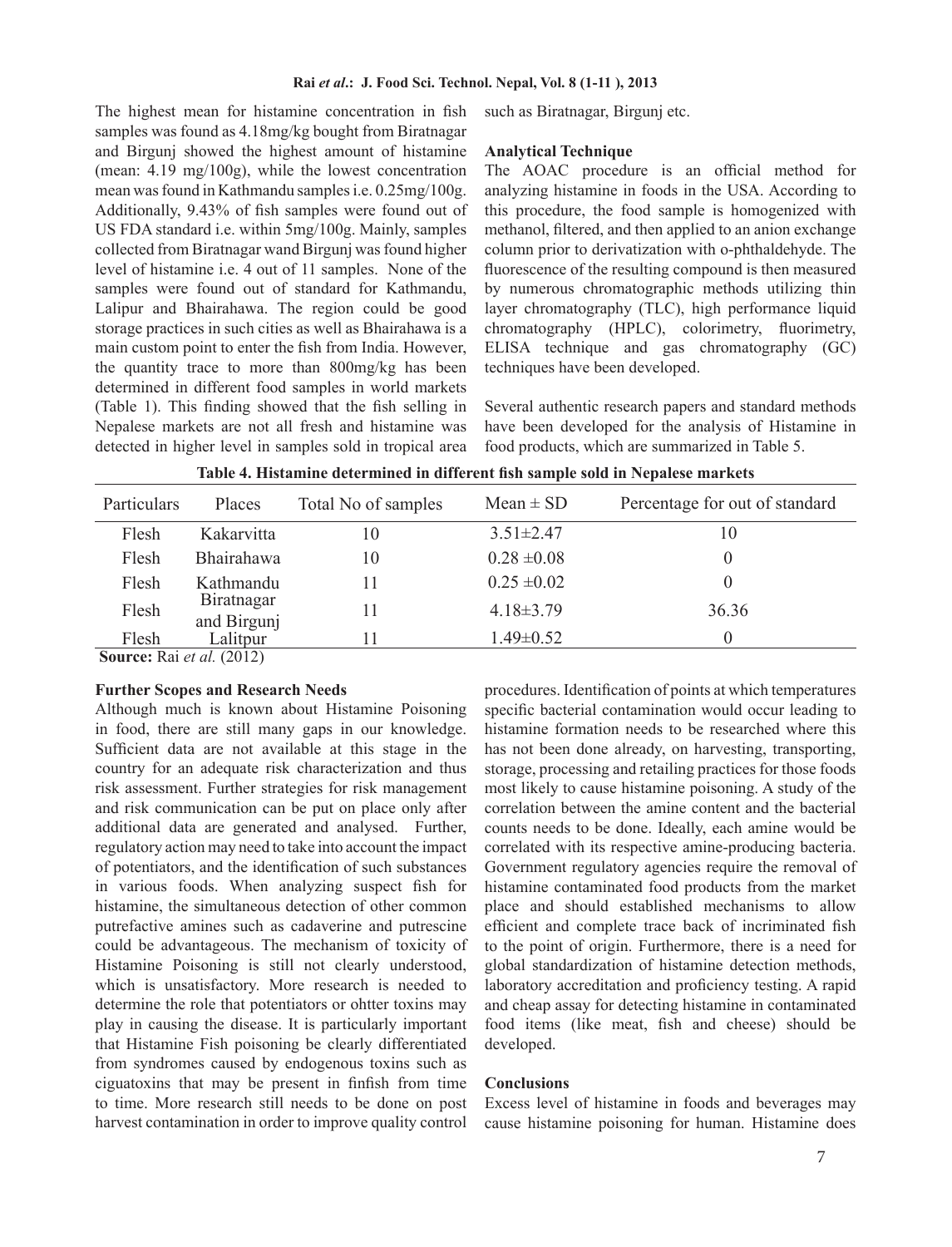| <b>Methods</b>                                               | Sensitivity                                          | <b>Application</b>                                                      | Reference                                                   |
|--------------------------------------------------------------|------------------------------------------------------|-------------------------------------------------------------------------|-------------------------------------------------------------|
| <b>TLC</b>                                                   | $<$ 20ppb                                            | Fish and fishery                                                        | Shalaby, (1996); Shakila et al.,                            |
|                                                              | $LOD = 0.7mg/L$                                      | products                                                                | $(2001)$ ; Zhihua <i>et al.</i> , $(2011)$                  |
| TLC/densitometry                                             | $LOQ=1.1mg/L$                                        | Wines                                                                   | Romano et al., (2012)                                       |
| <b>ELISA</b> kits                                            | 2mg/kg                                               | Fish                                                                    | Aygun et al., (1999); Hungerford<br>and Wu, (2012)          |
| <b>HPLC</b>                                                  | $5-100$ ng                                           | Fish and fishery<br>products                                            | Shakila et al., (2001); Innocente<br><i>et al.</i> , (2007) |
| HPLC-FLD and UV<br>detector                                  | LOD= $1.5 \text{ mg/kg}$<br>LOQ= $4.5 \text{ mg/kg}$ | Fish samples                                                            | Tahmouzi et al., (2011)                                     |
| Colorimetery                                                 | 1mg/100g                                             | Fish and fishery<br>products                                            | Patange et al., (2005)                                      |
| Fluorometery                                                 |                                                      | Meat products                                                           | Ekici et al., (2004)                                        |
| Filter paper electrophoresis                                 |                                                      | Tuna fish                                                               | Tao et al., (2009)                                          |
| GC-FID, GC-MS                                                | $5 \mu g/g$                                          | Fish and fishery<br>products                                            | Hwang <i>et al.</i> , (2003)                                |
| Ultra-performance liquid<br>chromatographic (UPLC)<br>method | 0.032 and 0.098<br>$\mu$ g/l;                        | pork, beef, chicken<br>and fish meat,<br>cheese and edible<br>mushrooms | Dadakova et al., (2009)                                     |
| Quantitative Food EIA test<br>kits                           | 1ppm                                                 | Tuna and other<br>marine fish products                                  | Kose <i>et al.</i> , (2011)                                 |
| Chronopotentiometric<br>analysis                             | LOD: 1.31mg/L<br>LOQ: 3.54mg/L                       | Cheese                                                                  | Jaroslava and Stojanovic, (2011)                            |
| Amino Acid<br>Analyzer HPLC system                           |                                                      | Sea foods                                                               | Auerswald et al., (2006)                                    |

**Table 5.** Standard analytical methods for histamine determination

not effect on organoleptic characteristics; however, it clearly induces the food intolerance in an increasing number of human populations. Therefore, histamine content - and content of other harmful biogenic amines – must be limited to the lowest possible level.

In the past 15 years, authorities and producers around the world have become more aware of the need for quality assurance in relation to food as a result of which standards for sea food are increasing and exposure to spoiled seafood and thus Histamine Poisoning is likely to become less prevalent. Consumers are becoming minor food borne illness in world. Litigation following food poisoning incidents is becoming more common, and producers, distributors and restaurants will increasingly be held liable for the quality of the products of the products they handle and sell.

Practically histamine-free, premium quality products not only are of major importance to all modern consumers, but also allow the growing number of individuals at risk a more diversified nutrition. Even though histamine

induced food intolerance causes major impairment of life quality to an increasing part of our population, most cases remain undiagnosed or misdiagnosed. Therefore, there is an absolute need for better information of physicians, dieticians and consumers.

So far, only few countries have defect or hazard action levels for histamine in their food regulation, mostly restricted to fish, and these levels do not yet consider the evidence from internal histamine poisoning. Therefore, a proper technical regulations and monitoring mechanism seems to be set up in Nepal.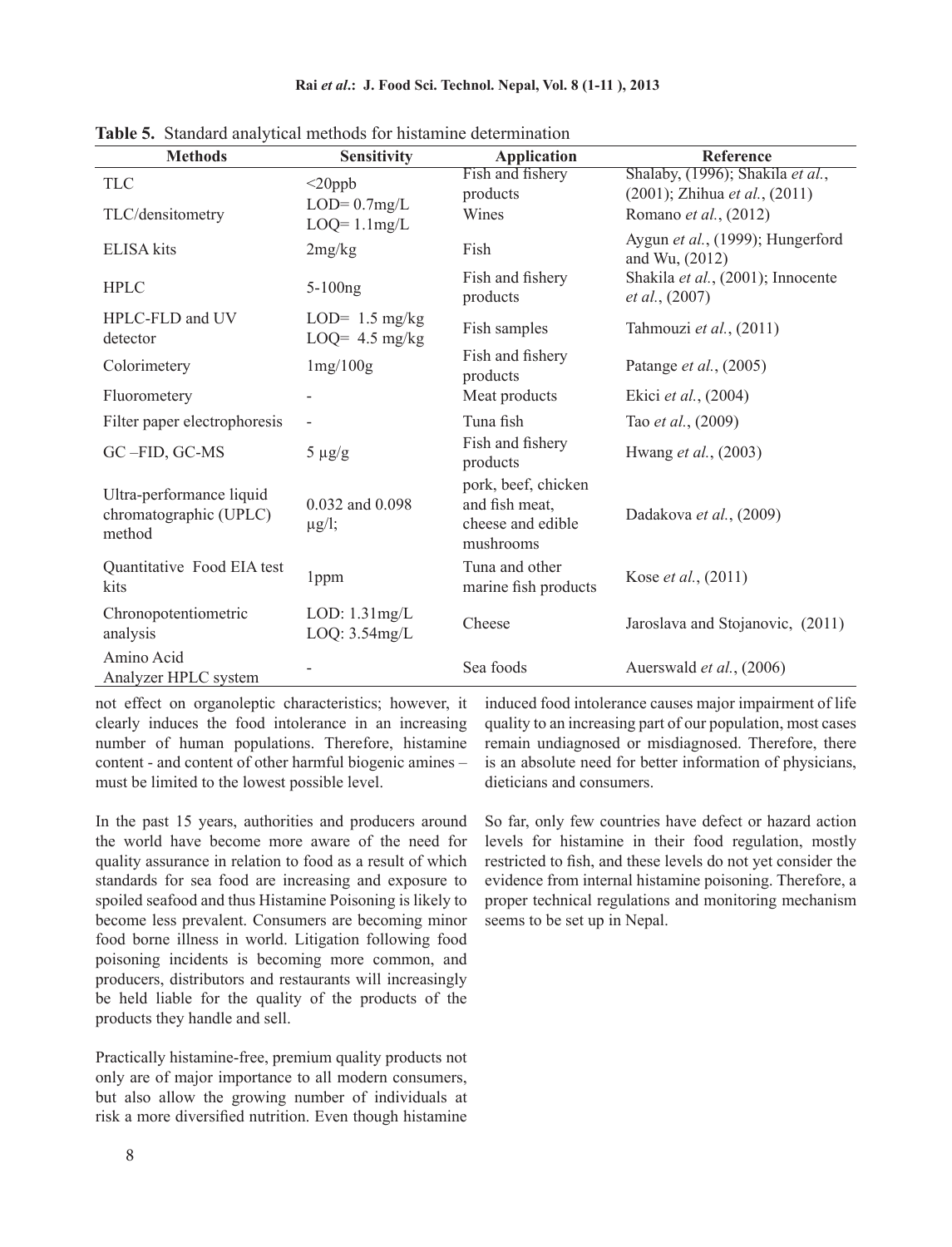### **References**

- Askar A., and Treptow H. (1993). Amines: Encyclopedia of food science, food technology and nutrition. New York: Academic Press.
- Auerswald L., Morren C., Lopata A. L. (2006). Histamine levels in seventeen species of fresh and processed South African seafood. *Food Chemistry,* 98: 231– 239.
- Aygun O., Schneider E., Scheuer R., Usleber E., Gareis M. and Martlbauer E. (1999). Comparison of ELISA and HPLC for the Determination of Histamine in Cheese. *J. Agric. Food Chem.*, *47:* 1961-1964.
- Bean N. H., Goulding J. S., Daniels M. T. & Angulo F. J. (1997). Surveillance for foodborne disease outbreaks - US, 1988–1992. *Journal of Food Protection*, 60(10), 1265 -1286.
- Bodmer S. , Imark C. and Kneubühl M. (1999). Biogenic amines in foods: Histamine and food processing. *Inflamm. res.* 48, 296–300.
- Brink B., Damirik C., Joosten H.M.L.J. and Huis in't Veld J.H.J. (1990). Occurrence and formation of biologically active amines in foods. *Int. J. Food Microbiol,* 11, 73–84.
- Cavanah D.K. and Casale T.B., (1993). Histamine. *Cited In "* Kaliner, M.A., Metcalfe, D.D. (Eds.), The Mast Cell in Health and Disease, Marcel Dekker, New York, Basel, Hong Kong, pp. 321-342, Chapter 11".
- CDC (Centers for Disease Control and Prevention) (2000). Scombroid fish poisoning -Pennsylvania, *MMWR*, 49, 398–400.
- Chang S.C., Lin C.W., Jiang C.M., Chen H.C., Shih M.K., Chen Y.Y. and Tsai Y.H. (2009) Histamine production by bacilli bacteria, acetic bacteria and yeast isolated from fruit wines. *Food Science and Technology*, 42, 280–285
- Chang S.F., Ayres J.W. and Sandine W.E. (1985). Analysis of cheese for histamine, tyramine, tryptamine, histidine, tyrosine and tryptophan. *Journal of Dairy Science*, 68, 2840–2846.
- Claeys W., Vleminckx C., Dubois A., Huyghebaert A., Höfte M., Daenens P. and Schiffers B. (2009). Formaldehyde in cultivated mushrooms: a negligible risk for the consumer. *Food Additives & Contaminants*: Part A, 26:9, 1265-1272
- Dadakova E., Krizek M., Pelikanova T. (2009). Determination of biogenic amines in foods using ultraperformance liquid chromatography (UPLC). *Food Chemistry*, 116, 365–370.
- Lehninger A.L., Nelson D.L. and Cox M.M. (2004). Principles of Biochemistry. *4th edition*, pp 859. Macmillan Publishers, Worth New York.
- Eerola H. S., Roig-Sague´s A.X. & Hirvi T. K. (1998). Biogenic amines in Finnish dry sausages. *Journal of Food Safety*, 18, 127–138.
- Ekici K., Sekeroglu R., Sancak Y. C. and Noyan T. (2004). A note on histamine levels in Turkish style fermented sausages. *Meat Science*, 68: 123–125.
- FAO (2014). Food Safety and Quality (Histamine). Accessed at: *http://www.fao.org/food/food-safetyquality/a-z-index/histamine/en/.*
- FDA (1998). FDA and EPA guidance levels. *In:* Fish and Fishery Products Hazards and Controls Guide, 2nd Edition, Department of Health and Human Services, Public Health Service, Food and Drug Administration, Center for Food Safety and Applied Nutrition, Office of Seafood, Washington DC, pp. 245–248.
- Gardini F., Martuscellib M., Crudeleb M.A., Paparellac A. and Suzzi G. (2002). Use of *Staphylococcus xylosus* as a starter culture in dried sausages: effect on the biogenic amine content. *Meat Science*, 61, 275–283.
- Suzzi G. and Gardini F. (2003). Biogenic amines in dry fermented sausages: a review. *International Journal of Food Microbiology,* 88, 41– 54.
- Götz M, Wantke F, Focke M, Wolf-Abdolvahab S, Jarisch R. Histaminintoleranz and Diaminoxidasemangel (1996). Allergologie, 19: 394–8.
- Halász A., Baráth A., Simon-Sarkadi L. and Holzapfel W. (1994). Biogenic amines and their production by microorganisms in food. *Trends Food Science Tech*; 5, 42–9.
- Hu Yongjin, Xia W. and Liu X. (2007). Changes in biogenic amines in fermented silver carp sausages in oculated with mixed starter cultures. *Food Chemistry,*  104:188–195.
- Huang Y.R., Liu K.J., Hsieh H.S., Hsieh C.H., Hwang D.F., Tsai Y.H. (2010). Histamine level and histamine-forming bacteria in dried fish products sold in Penghu Island of Taiwan. *Food Control*, 21: 1234–1239.
- Hungerford J., Wu W.H. (2012). Comparison study of three rapid test kits for histamine in fish: BiooScientific MaxSignal enzymatic assay, Neogen Veratox ELISA, and the Neogen Reveal Histamine Screening test, *Food Control*, 25: 448-457.
- Hungerford J.M., Manger R., Wekell M., Hollingworth T., (1997). Rapid chemical tests: Laboratory and field screening methods for seafood analysis. In: Martin, R.E., Collette, R.L., Slavin, J.W. (Eds.), Fish Inspection, Quality Control, and HACCP: A Global Focus, Proceedings of the Conference held 19–24 May 1996, Arlington,VA, Technomic, Lancaster,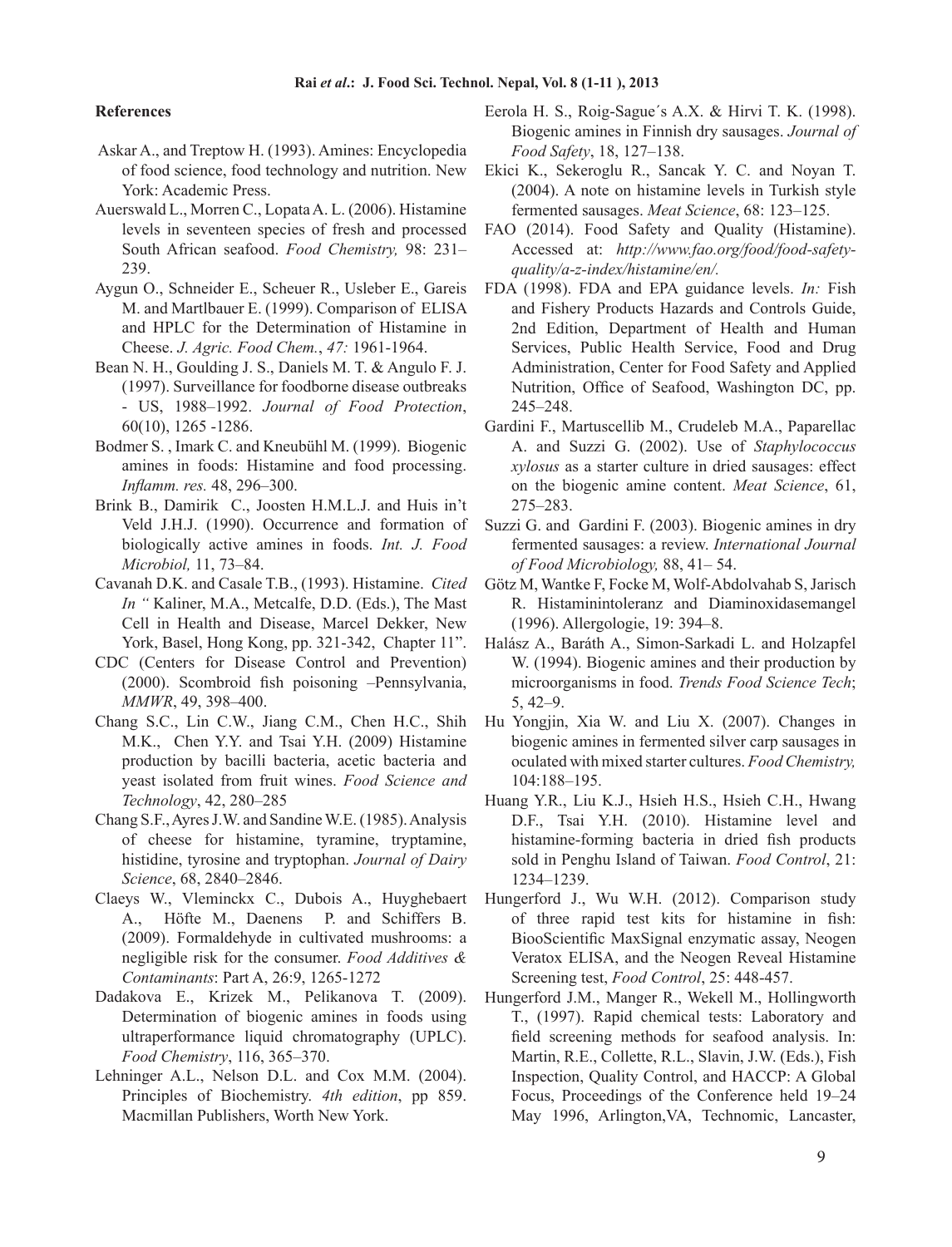Basel, pp. 538–550.

- Hwang B.S., Wang J.T. and Choong Y.M. (2003). A rapid gas chromatographic method for the determination of histamine in fish and fish products, *Food Chemistry*, 82: 329–334.
- Innocente N., Biasutti M., Padovese M. and More S. (2007). Determination of biogenic amines in cheese using HPLC technique and direct derivatization of acid extract. *Food Chemistry,* 101: 1285–1289.
- Joosten H.M.L.G. (1988). The biogenic amines content of Dutch cheese and their toxicological significance. *Neth. Milk Dairy J.*, 42, 25- 42.
- Köse S., Kaklýkkaya N., Koral S., Tufan B., Buruk K.C. and Aydýn F. (2011). Commercial test kits and the determination of histamine in traditional (ethnic) Fish products-evaluation against an EU accepted HPLC method. *Food Chemistry*, 125: 1490–1497.
- Kuda T. and Miyawaki M. (2010). Reduction of histamine in fish sauces by rice bran nuka. *Food Control,* 21: 1322–1326.
- Kung H.F., Tsai Y.H. and Wei C.I. (2007). Histamine and other biogenic amines and histamine-forming bacteria in miso products. *Food Chemistry*, 101, 351–356.
- Lehane L. and Olley J. (2000). Histamine fish poisoning revisited. *International Journal of Food Microbiology*, 58, 1–37.
- Lu Y., Chen X., Jiang M., Lv X., Nurgul R., Dong M. and Gujun Y., ( 2009). Biogenic amines in Chinese soy sauce. *Food Control* 20: 593–597.
- Luthy J. and Schlatter C. (1983). Biogene Amine in Lebensmitteln: Zur Wirkung von Histamin, Tyramin und Phenylethylamin auf den Menschen (Biogenic amines in foods: effects of histamine, MaxSignal enzymatic assay, Neogen Veratox ELISA, and the Neogen Reveal.
- Maintz, L. and Novak, N. (2007). Histamine and histamine intolerance. *Am. J. Clin. Nutr.,* 85(5):1185–1196.
- Paiva T.B., Tominaga M. and Paiva A.C.M. (1970). "Ionization of histamine, N-acetylhistamine, and their iodinated derivatives". *Journal of Medicinal Chemistry* 13 (4): 689–692.
- Patange S.B., Mukundan M.K. and Kumar A.K. (2005). A simple and rapid method for colorimetric determination of histamine in fish flesh. *Food Control*  16: 465–472.
- Rai K.P. (2005). Effects of Starter Cultures on the Quality of Dry Fermented Chinese-style Sausage. MS Thesis, Southern Yangtze University, China.
- Rai K.P., Pradhan H. and Sharma, B.K. (2012). Study on Formaldehyde (Formalin) residue and Histamine in Rohu (Labeo rohita) available in Nepalese Markets.

Research Report, DFTQC, 2012.

- Rice S.L., Eitenmiller R.R. and Koehler P.E. (1976). Biologically active amines in food: a review. J. Milk Food Technol. 39 (5), 353–358.
- Sattler J., Hesterberg R., Lorenz W., Schmidt U., Cromback M., and Stahlknecht C.D. (1985). Inhibition of human and canine diamine oxidase by drugs used in an intensive care unit relevance for clinical side effects. *Agents Actions* ; 16: 91–4.
- Sattler J., Klocker J., Merz C., Stalzer B. and Bodmer E. (1999). Disease concept of enteral-induced histaminosis. *Inflamm Res*.
- Shakila R.J., Vasundhara T.S., Kumudavally K.V. (2001). A comparison of the TLC-densitometry and HPLC method for the determination of biogenic amines in fish and fishery products. *Food Chemistry*, 75: 255– 259.
- Shakila R.J., Vijayalakshmi K. and Jeyasekaran G. (2003). Changes in histamine and volatile amines in six commercially important species of fish of the Thoothukkudi coast of Tamil Nadu, India stored at ambient temperature. *Food Chemistry*, 82: 347–352,
- Shalaby, A.R. (1996). Significance of biogenic amines to food safety and human health. *Food Research International*, 29(7), 675–690.
- Silla Santos M.H. (1996). Biogenic amines: Their importance in foods. *Int J Food Microbiol*, 29: 213.
- Soll A.H. and Wollin A. (1977). The effects of histamine postglanding  $E_2$  and secretin on cyclic AMP in separated canine fundic mucosal cells. *Gastroenterology*, 72, 1166.
- Straub B.W., Kircherer M., Schilcher S.M. and Hammes W.P. (1995). The formation of biogenic amines by fermentation organisms. *Zschr Lebensm Unters Forsch* ; 201, 79–82.
- Tang T., Qian K., Shi T., Wang F., Li J., Cao Y. and Hu Q. (2011). Monitoring the contents of biogenic amines in *sufu* by HPLC with SPE and pre- column derivatization. *Food Control,* 22: 1203-1208.
- Tao Z., Sato M., Han Y., Tan Z., Yamaguchi T. and Nakano T. (2011). A simple and rapid method for histamine analysis in fish and fishery products using ultra-performance liquid chromatography (UPLC). *Food Chemistry,* 116: 365–370.
- Tao Z., Sato M., Yamaguchi T. and Nakano T. (2009). Formation and diffusion mechanism of histamine in the muscle of tuna fish. *Food Control* 20: 923–926.
- Taylor S.L., Hui J.Y. and Lyous D.E. (1984). Toxicology of Scombroid poisoning. In *Seafood* Toxins. ed. E.P. Ragils, ACS Symp. Ser. 262. Washington DC, p. 417.
- Taylor, S.L. (1985). Histamine poisoning associated with fish, cheese and other foods. Genebra: World Health